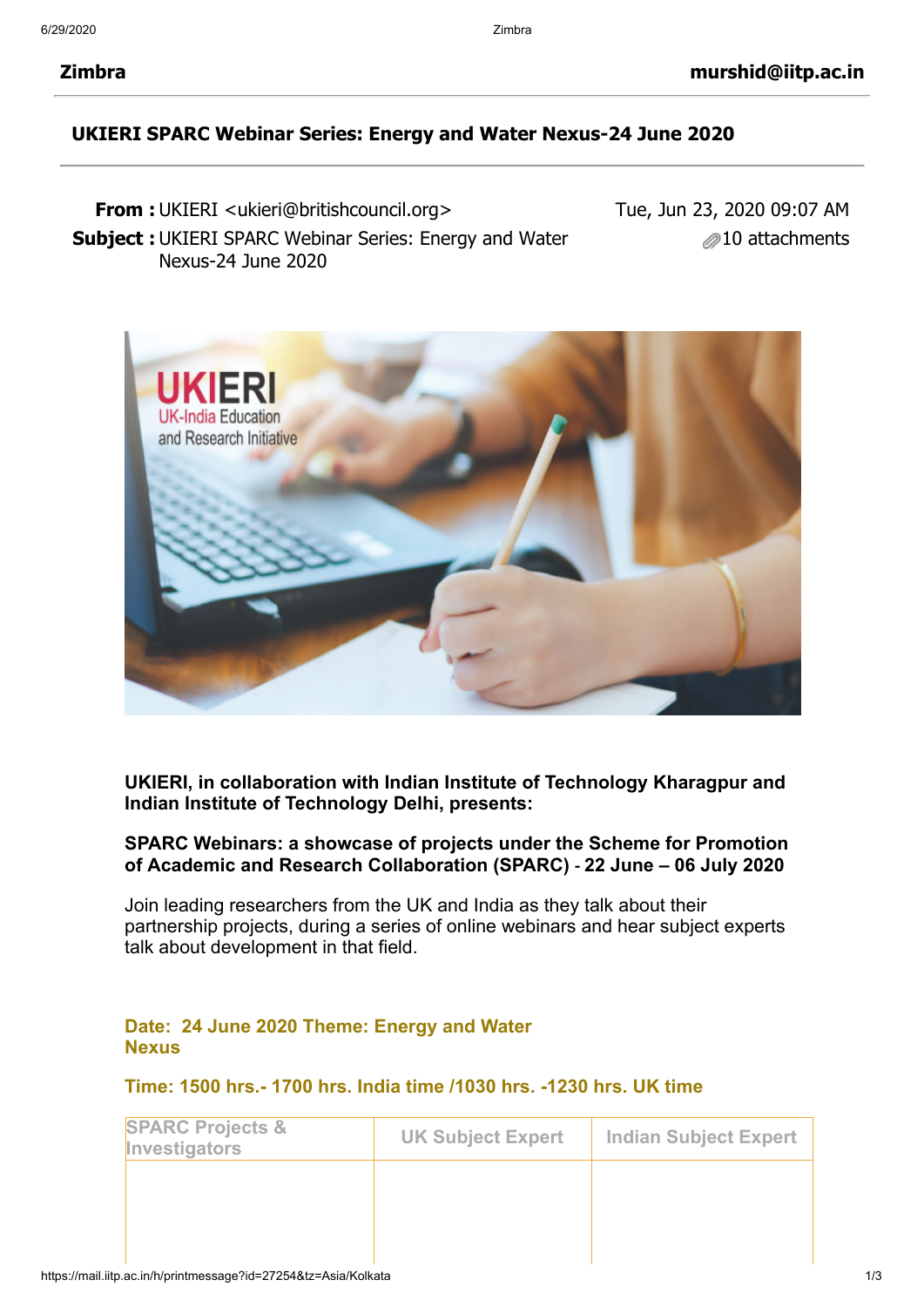

**Project** : "Precision nanoengineered, wettability patterned surfaces with potential applications in energy and healthcare"

**Project Investigator** - Dr Manish K Tiwari, Royal Society Wolfson Fellow and Professor of Nanoengineering, University College London



**Project** : "Hybrid 3D printing with GMAW-twin wire based additive layer enhanced by friction stir processing"

**Project Investigator** - Dr Murshid Imam, Assistant Professor, Department of Mechanical Engineering , IIT Patna



*Title of the talk: "UK Energy Security: Could getting into hot water get us out of hot water?"*

Dr Jon Gluyas, Dean for Knowledge Exchange and Executive Director of Durham Energy Institute, Durham University, UK.



*Title of the talk : "Role of Nanomaterials and biotechnology in waste water treatment and Recycling of batteries - India UK Academia and Industry Partnership"*

Prof Satheesh Krishnamurthy, Chair of Energy Technology at School of Engineering and Innovation, The Open University UK.

# **HOW TO REGISTER**

To register for the online workshops, [click here](http://ukieri.org/announcements/sparc-dissemination-webinars-june-july-2020)

To know more about the projects and subject matter experts, [click here](http://ukieri.org/public/uploads/anoucement_file/1592808128805-UKIERISPARCWebinarsSession2EnergyandWaterNexus.pdf)

For more information about the workshops, please write to [ukieri@britishcouncil.org](mailto:ukieri@britishcouncil.org)



Title of the talk: "Clean Water through Nanotechnology"

Prof Thalappil Pradeep, Institute Professor and Professor of Chemistry at the Department of Chemistry, IIT Madras